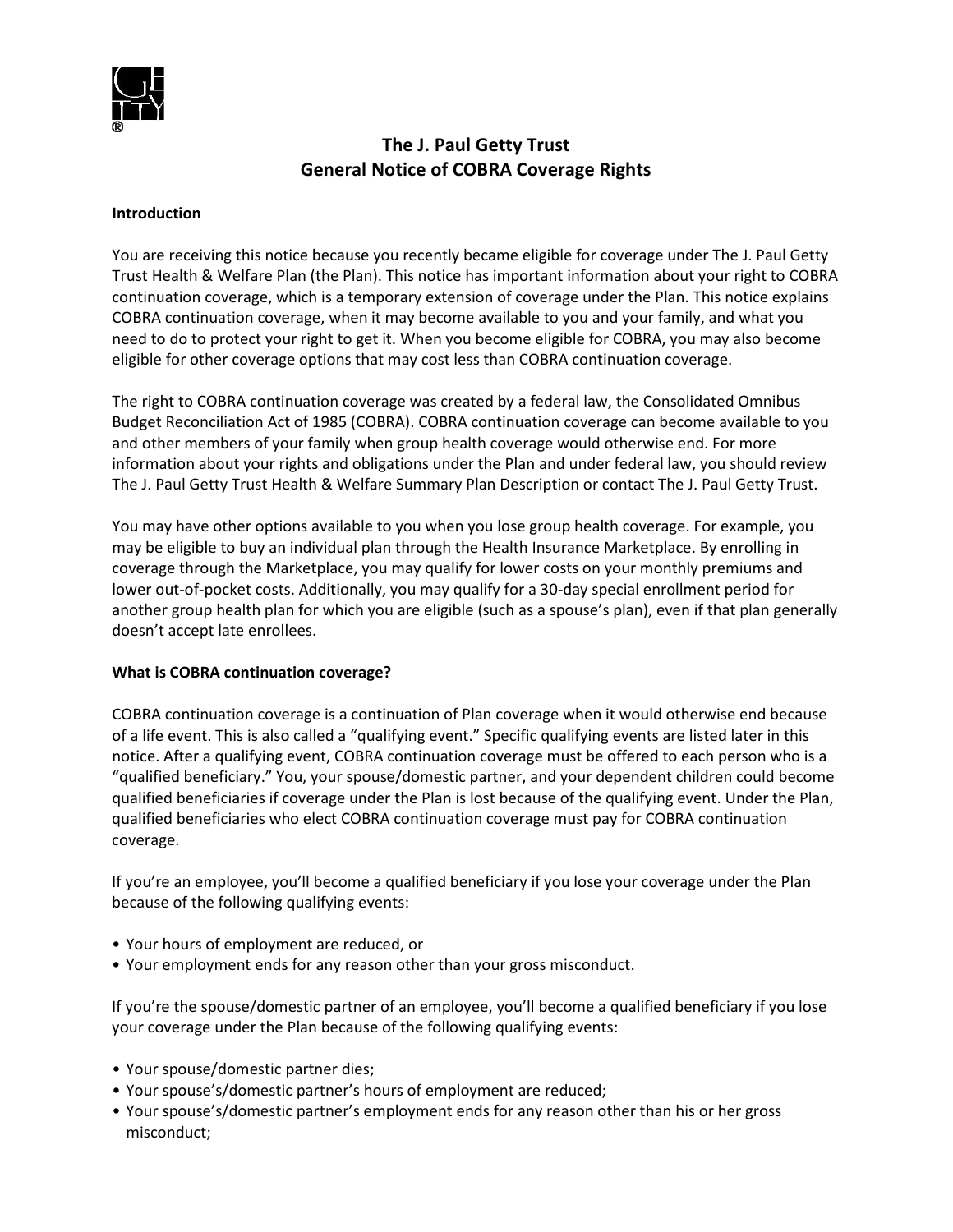- Your spouse/domestic partner becomes entitled to Medicare benefits (under Part A, Part B, or both); or
- You become divorced or legally separated from your spouse, or your domestic partnership ends.

Your dependent children will become qualified beneficiaries if they lose coverage under the Plan because of the following qualifying events:

- The parent-employee dies;
- The parent-employee's hours of employment are reduced;
- The parent-employee's employment ends for any reason other than his or her gross misconduct;
- The parent-employee becomes entitled to Medicare benefits (Part A, Part B, or both);
- The parents become divorced or legally separated; or
- The child stops being eligible for coverage under the Plan as a "dependent child."

## **When is COBRA continuation coverage available?**

The Plan will offer COBRA continuation coverage to qualified beneficiaries only after the Plan Administrator has been notified that a qualifying event has occurred, such as:

- The end of employment or reduction of hours of employment;
- Death of the employee; or
- The employee's becoming entitled to Medicare benefits (under Part A, Part B, or both).

For all other qualifying events (divorce or legal separation of the employee and spouse, end of domestic partnership, or a dependent child's losing eligibility for coverage as a dependent child), you must notify the Plan Administrator within 60 days after the qualifying event occurs. You must provide this notice to: Getty Human Resources.

Changes are made in Employee Self Service as a Benefits Life Event. If you are not able to access Employee Self Service, contact Getty Human Resources.

## **How is COBRA continuation coverage provided?**

Once the Plan Administrator receives notice that a qualifying event has occurred, COBRA continuation coverage will be offered to each of the qualified beneficiaries. Each qualified beneficiary will have an independent right to elect COBRA continuation coverage. Covered employees may elect COBRA continuation coverage on behalf of their spouses/domestic partners, and parents may elect COBRA continuation coverage on behalf of their children.

COBRA continuation coverage is a temporary continuation of coverage that generally lasts for 18 months due to employment termination or reduction of hours of work. Certain qualifying events, or a second qualifying event during the initial period of coverage, may permit a beneficiary to receive a maximum of 36 months of coverage.

There are also ways in which this 18-month period of COBRA continuation coverage can be extended:

## *Disability extension of 18-month period of COBRA continuation coverage*

If you or anyone in your family covered under the Plan is determined by Social Security to be disabled and you notify the Plan Administrator in a timely fashion, you and your entire family may be entitled to get up to an additional 11 months of COBRA continuation coverage, for a maximum of 29 months. The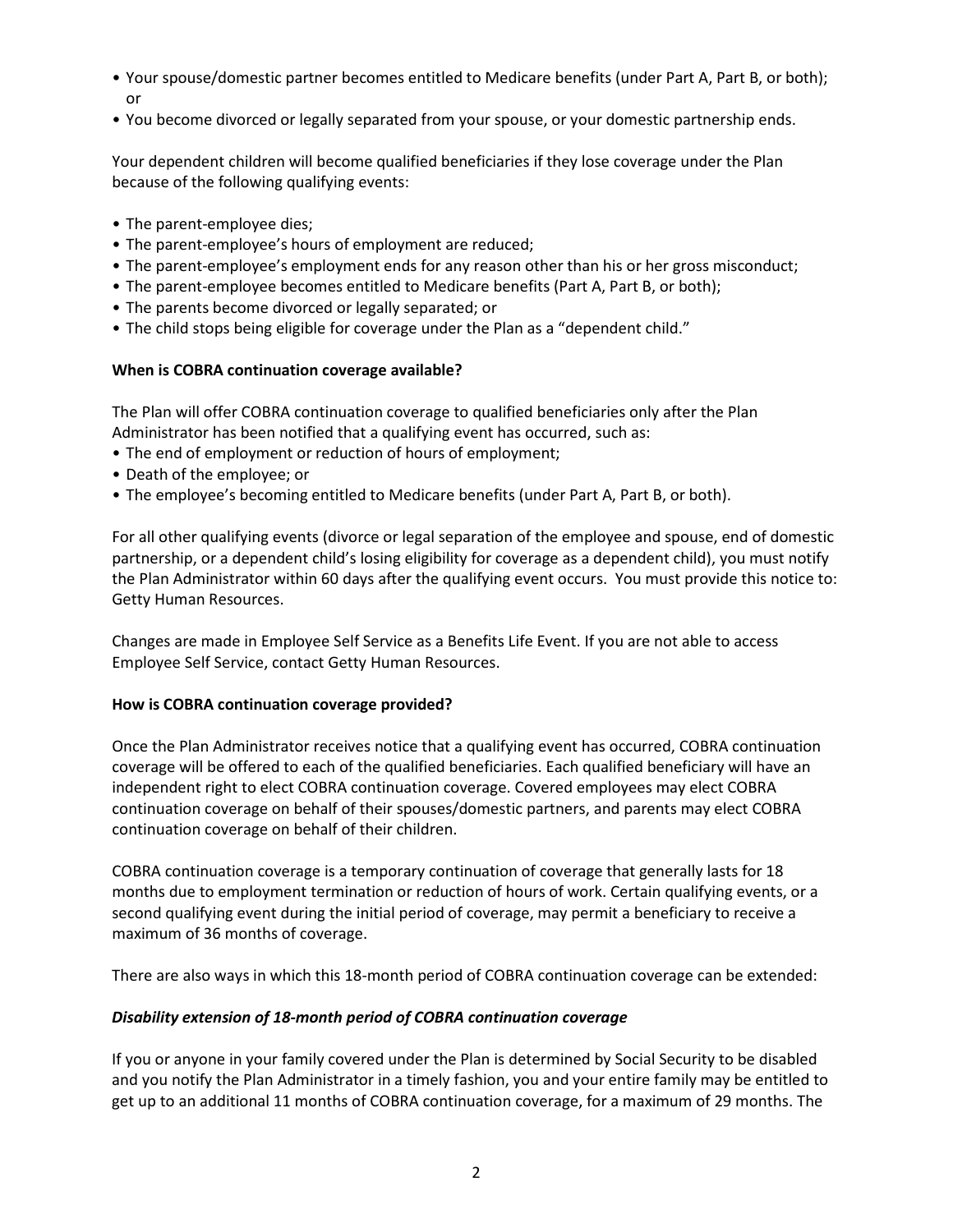disability would have to have started at some time before the 60th day of COBRA continuation coverage and must last at least until the end of the 18-month period of COBRA continuation coverage.

## *Second qualifying event extension of 18-month period of continuation coverage*

If your family experiences another qualifying event during the 18 months of COBRA continuation coverage, the spouse/domestic partner and dependent children in your family can get up to 18 additional months of COBRA continuation coverage, for a maximum of 36 months, if the Plan is properly notified about the second qualifying event. This extension may be available to the spouse/domestic partner and any dependent children getting COBRA continuation coverage if the employee or former employee dies; becomes entitled to Medicare benefits (under Part A, Part B, or both); gets divorced or legally separated; ends the domestic partnership; or if the dependent child stops being eligible under the Plan as a dependent child. This extension is only available if the second qualifying event would have caused the spouse/domestic partner or dependent child to lose coverage under the Plan had the first qualifying event not occurred.

## **Are there other coverage options besides COBRA Continuation Coverage?**

Yes. Instead of enrolling in COBRA continuation coverage, there may be other coverage options for you and your family through the Health Insurance Marketplace, Medicaid, or other group health plan coverage options (such as a spouse's plan) through what is called a "special enrollment period." Some of these options may cost less than COBRA continuation coverage. You can learn more about many of these options at www.healthcare.gov.

Once your period of continuation under Federal law has been exhausted, you may also be entitled to further continue your coverage under State of California law for your California-based insured core group health benefit plans (as opposed to dental or vision plans, or plans self-funded by the former employer) for up to 18 months (or 7 months if you submit disability papers) for a total of up to 36 months of total continuation coverage. Premiums during the coverage period under State law may be higher than they are during the period of continuation under Federal law. If you enroll in the continuation coverage offered here, you will be contacted by the medical insurance carrier, shortly before the end of the Federal continuation period to provide you with details of the additional continuation coverage available to you, its costs, etc.

# **If you have questions**

Questions concerning your Plan or your COBRA continuation coverage rights should be addressed to the contact or contacts identified below. For more information about your rights under the Employee Retirement Income Security Act (ERISA), including COBRA, the Patient Protection and Affordable Care Act, and other laws affecting group health plans, contact the nearest Regional or District Office of the U.S. Department of Labor's Employee Benefits Security Administration (EBSA) in your area or visit www.dol.gov/ebsa. (Addresses and phone numbers of Regional and District EBSA Offices are available through EBSA's website.) For more information about the Marketplace, visit www.HealthCare.gov.

# **Keep your Plan informed of address changes**

To protect your family's rights, let the Plan Administrator know about any changes in the addresses of family members. You should also keep a copy, for your records, of any notices you send to the Plan Administrator.